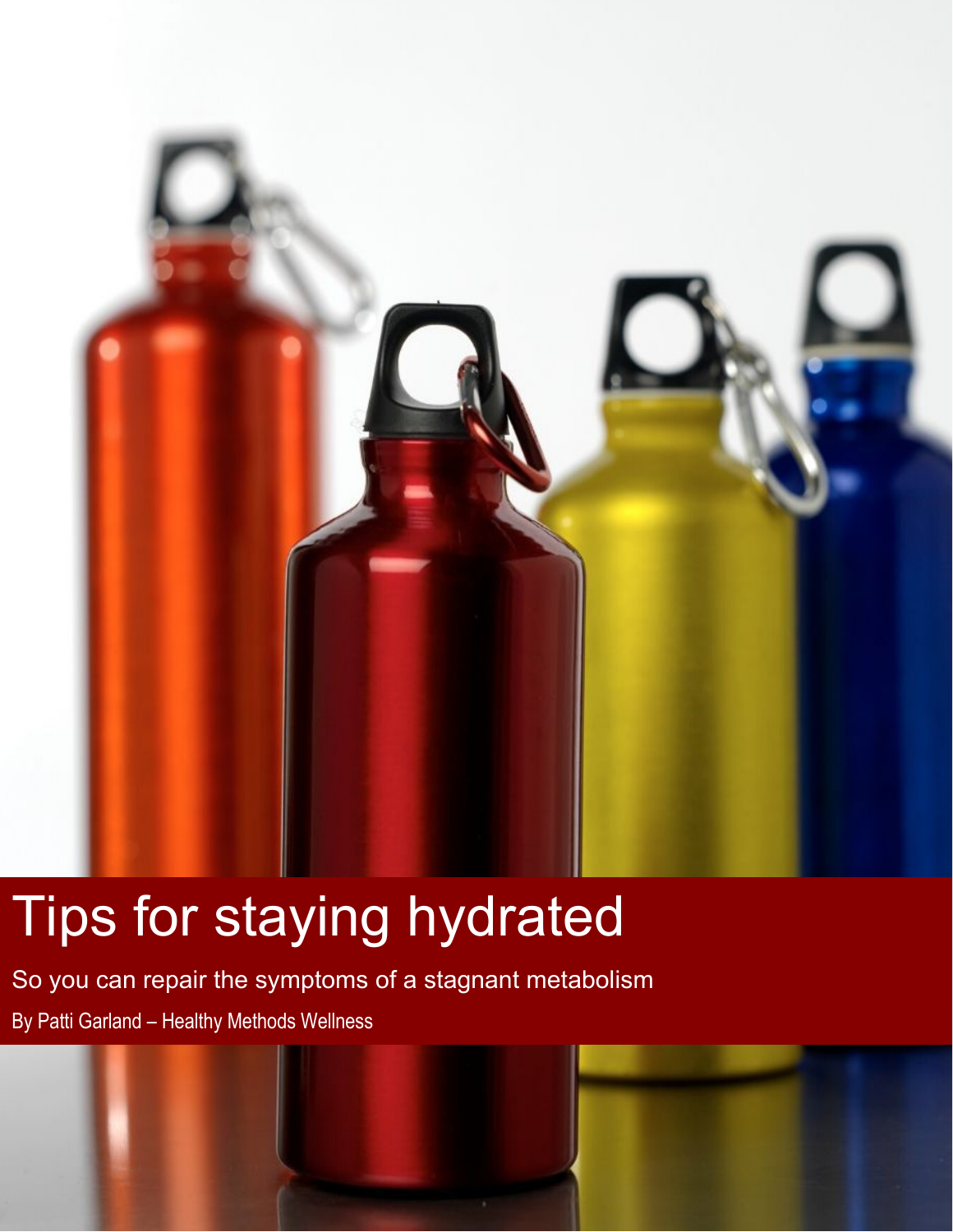Staying hydrated isn't always about drinking lots of water. Yes, drinking water is important, but variety is the spice of life too. So, here are a few ways you can contribute to your hydration besides just drinking plan water.

1. Eat hydrating foods. You can meet up to 20% of your daily fluid needs by consuming fluid-rich foods such as fruits and veggies like watermelon, lettuce, cucumbers, cantaloupe, zucchini, peppers, eggplant and so many more.

And then of course there's the hydrating effects of bone broth. Studies have shown that drinking bone broth can rehydrate better than water alone due to the electrolytes.

2. Avoid sweet drinks, even those sweetened with artificial sweeteners. Surprisingly, research has shown that switching from sugar to an artificial, no-calorie sweetener may thwart your attempts to cut calories, but actually cause your metabolism to slow down. Here's why.

Let's start with sugar. Excess sugar triggers dehydration because as the concentration of sugar increases, water moves out of cells to equalize the concentration of sugar outside of the cell. Loss of water inside cells reduces cell function. Too much sugar in the bloodstream also triggers the pancreas to release insulin, which helps sugar pass into cells. Sugar provides energy for cells, but excess sugar in our cells is stored as fat.

Artificial sweeteners put our bodies in a state of confusion because our taste buds prepare our stomach for sugar and our metabolism for incoming calories. When the sugar is replaced by a no-calorie artificial sweetener and the calories never reach the stomach, our body is left in a state of confusion.

- 3. Drink herb tea, hot or cold it's delicious. Consider herbal teas: Three brands I like are Tulsi, Organic India and Traditional Medicinals. And when you are choosing herbal teas, avoid brands with additives, including both artificial and natural flavor.
- 4. Drink water infusions. Just add fresh fruit, vegetables, or herbs to your water bottle or pitcher. Let it sit for a few hours, throughout the day, or overnight in the refrigerator, to allow flavors to infuse into the water. The trick with infusions is time. Adding ginger (my fav) to water for a few minutes is "meh." Letting it sit for a few hours or overnight, is "delicious!" Here are some ideas:
	- 1-2-inch chunk of ginger (washed, no need to peel)
	- 3-5 cucumber slices (peel skin if bitter/waxy)
	- Handful of berries
	- 2-3 lemon or lime wedges
	- About 5 mint leaves
	- A combo of the above!
- 5. Add electrolytes to your water. This is especially important if you're losing a lot of water, for instance in hot weather, during exercise, or if you have diarrhea. This is my favorite recipe, adapted from the World Health Organization.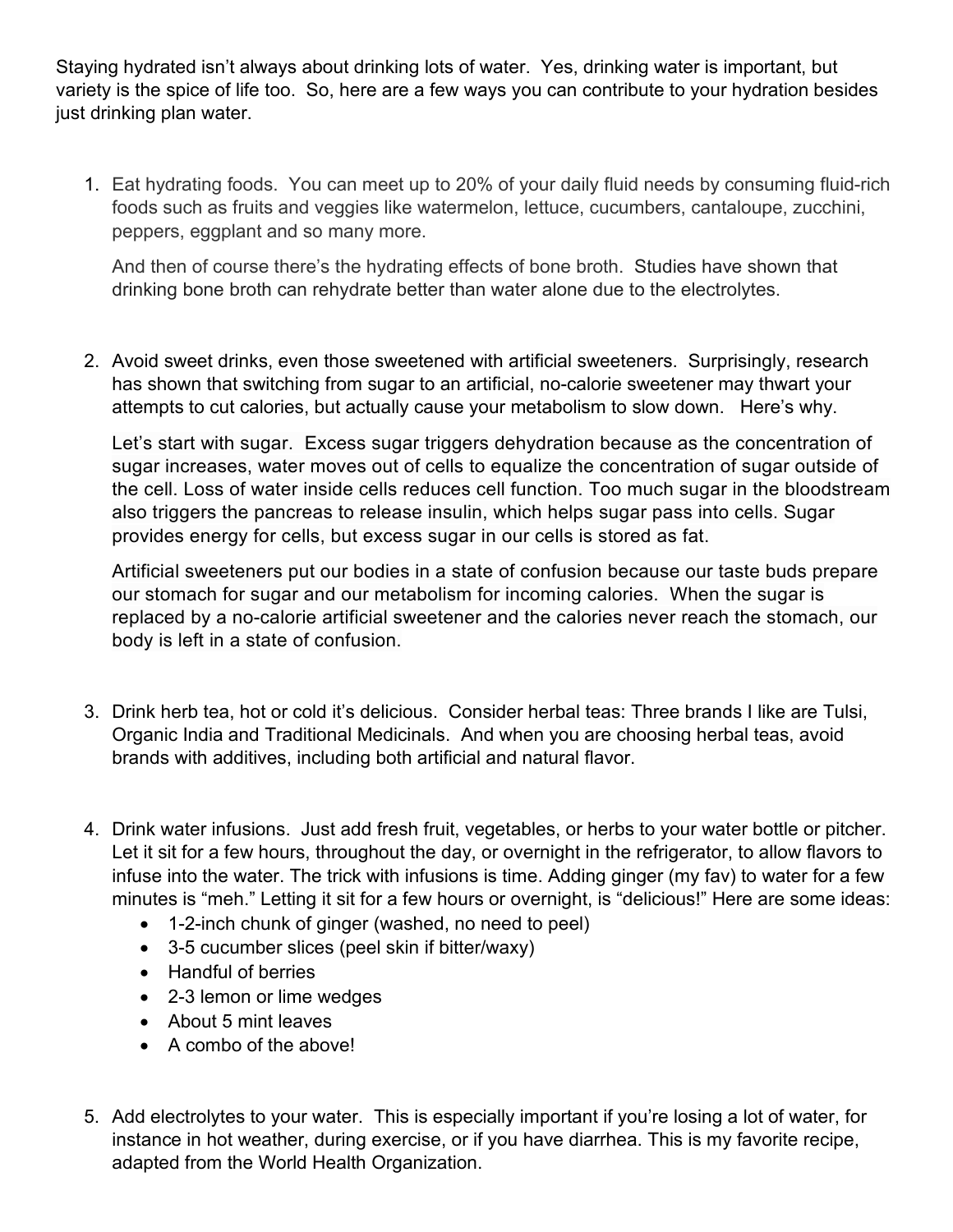- 1 liter of filtered water
- 1/4 tsp iodized sodium chloride (table salt)
- 3/4 tsp sodium bicarbonate (baking soda)
- 1/4tsp potassium chloride (Morton's Lite salt)

Combine all ingredients and stir until dissolved. Drink 1 liter daily, maximum, unless otherwise directed.

If you desire flavor, squeeze in lemon, lime or orange. Or puree a few berries or mint (with seltzer for part of the 1-liter amount, as desired.)

If you prefer sweetness, a small amount of honey or maple syrup.

6. If the thought of drinking water with electrolytes added turns you off, consider sipping bone broth throughout your day. There are two main parts to hydration: liquid and minerals. Essentially, this means hydration and your body's ability to absorb that hydration. You can drink water all day long but if you're not absorbing it properly, hydration is not as effective. Bone broth is an excellent source of minerals essential to maintaining hydration. You see, minerals, or electrolytes, are what water depends on for proper absorption. Without these minerals, water is not properly assimilated into the body. Drinking broth throughout the day hydrates the body with essential vitamins, minerals, and amino acids and is a great way to ensure proper hydration.

There you go. Staying hydrated is key to keeping your metabolism healthy and vibrant. For more tips please ask to [join my private women's wellness Facebook group.](https://www.facebook.com/groups/HMWfitnessnutrition/) It is a group of like-minded women who come together for support, to ask questions, to celebrate successes and to get help when there's an obstacle.

You've got this….

## *Patti*



If you deeply desire change, I would love to help you. Let's take the next step. [Contact me here](https://hmwappointments.as.me/chat) for a free session to talk about creating a crystal-clear vision for the results you want. We can uncover hidden challenges that may be sabotaging your success. You'll leave the session reenergized, inspired and ready to take action.